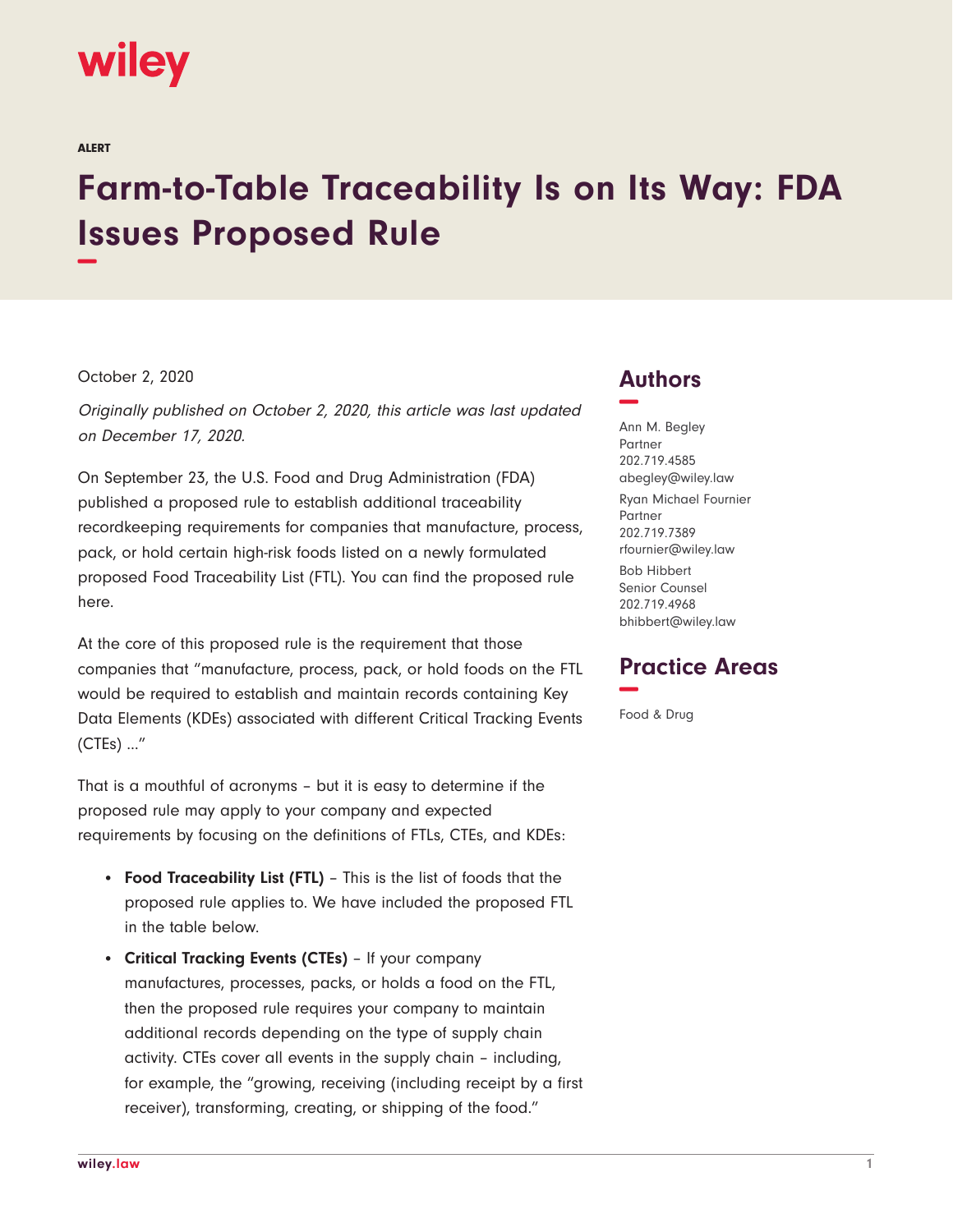● **Key Data Elements (KDEs)** – A KDE is information a company must keep and maintain in a record based on the type of supply chain activity performed (i.e., the CTE identified above). FDA identified which KDEs would be necessary to effectively trace a product based on the CTEs performed in the proposed rule.

Ultimately, the purpose of the proposed recordkeeping requirement for those "high risk" foods on the FTL is to allow for rapid FDA action to identify recipients of food in order to prevent or mitigate serious adverse health consequences caused by adulterated or misbranded foods.

#### **1. Proposed Food Traceability List (FTL):**

In developing the proposed rule, FDA employed a risk-ranking model consistent with the factors set forth in Section 204(d)(2) of the Food Safety Modernization Act (FSMA) to develop the FTL. This risk-ranking model will apply to those foods listed in the FTL as well as those foods that contain the FTL-listed foods. At this time, the FTL is limited to foods intended for human consumption, but FDA may consider application to animal foods in future reassessments using the risk-ranking model. FDA proposes that any future deletions it makes to the list will become effective immediately and future additions will become effective a year after the date of publication in the Federal Register.

Here is the proposed FTL:

#### **Foods**

#### **Description**

Cheeses, other than hard cheeses

Includes all soft ripened or semi-soft cheeses, and fresh soft cheeses that are made with pasteurized or unpasteurized milk

Shell eggs

Shell egg means the egg of the domesticated chicken

Nut butter

Includes all types of tree nut and peanut butters; does not include soy or seed butters

Cucumbers

Includes all varieties of cucumbers

Herbs (fresh)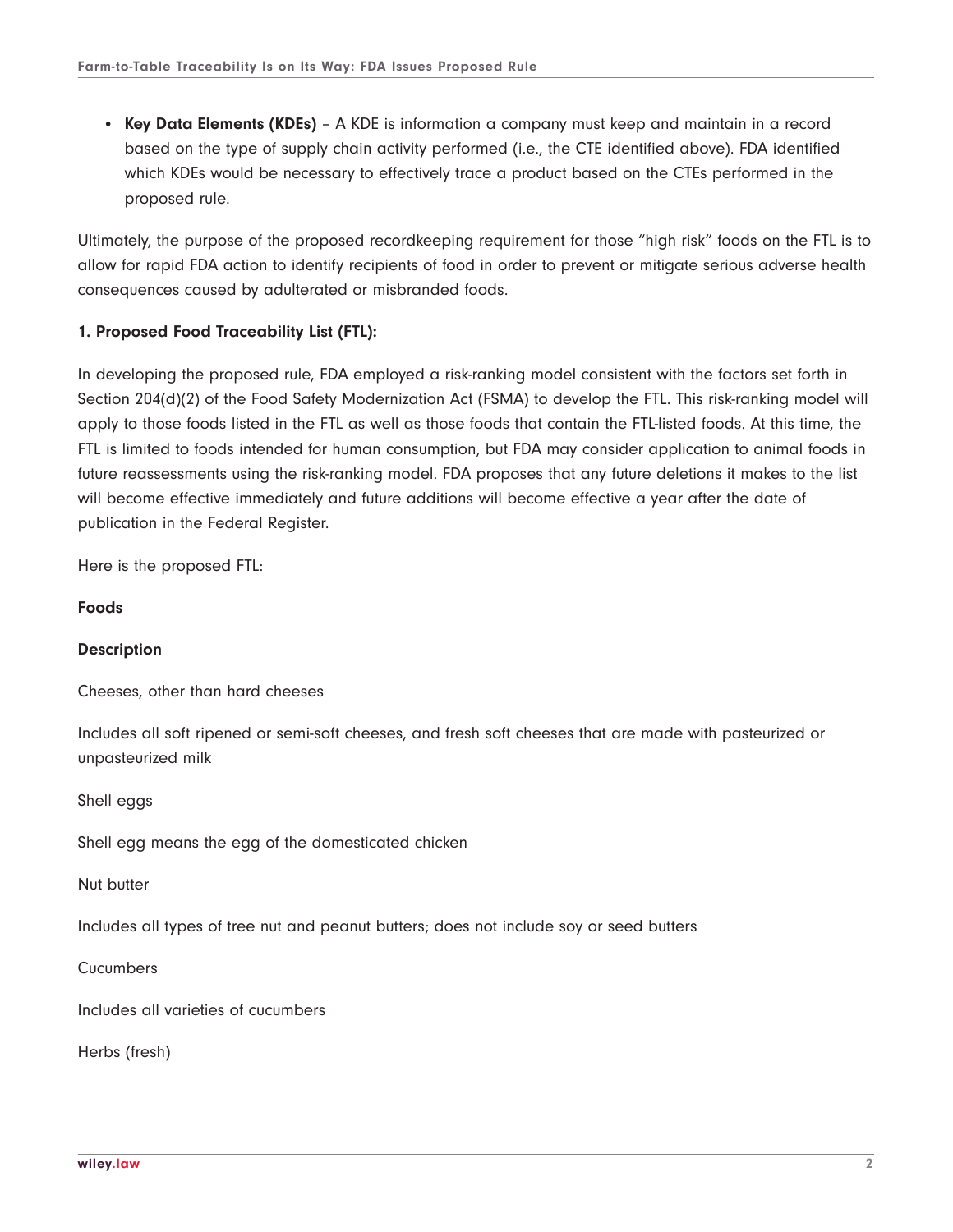Includes all types of herbs, such as parsley, cilantro, basil

Leafy greens, including fresh-cut leafy greens

Includes all types of leafy greens, such as lettuce, (e.g., iceberg, leaf and Romaine lettuces), kale, chicory, watercress, chard, arugula, spinach, pak choi, sorrel, collards, and endive

Melons

Includes all types of melons, such as cantaloupe, honeydew, and watermelon

Peppers

Includes all varieties of peppers

Sprouts

Includes all varieties of sprouts

Tomatoes

Includes all varieties of tomatoes

Tropical tree fruits

Includes all types of tropical tree fruit, such as mango, papaya, mamey, guava, lychee, jackfruit, and starfruit

Fruits and Vegetables (fresh-cut)

Includes all types of fresh-cut fruits and vegetables

Finfish, including smoked finfish

Includes all finfish species, such as cod, haddock, Alaska pollack, tuna, mahi, mackerel, grouper, barracuda, and salmon; except does not include siluriformes fish, such as catfish which are regulated by the USDA

**Crustaceans** 

Includes all crustacean species, such as shrimp, crab, lobster, and crayfish

Mollusks, bivalves

Includes all species of bivalve mollusks, such as oysters, clams, and mussels; does not include scallop adductor muscle.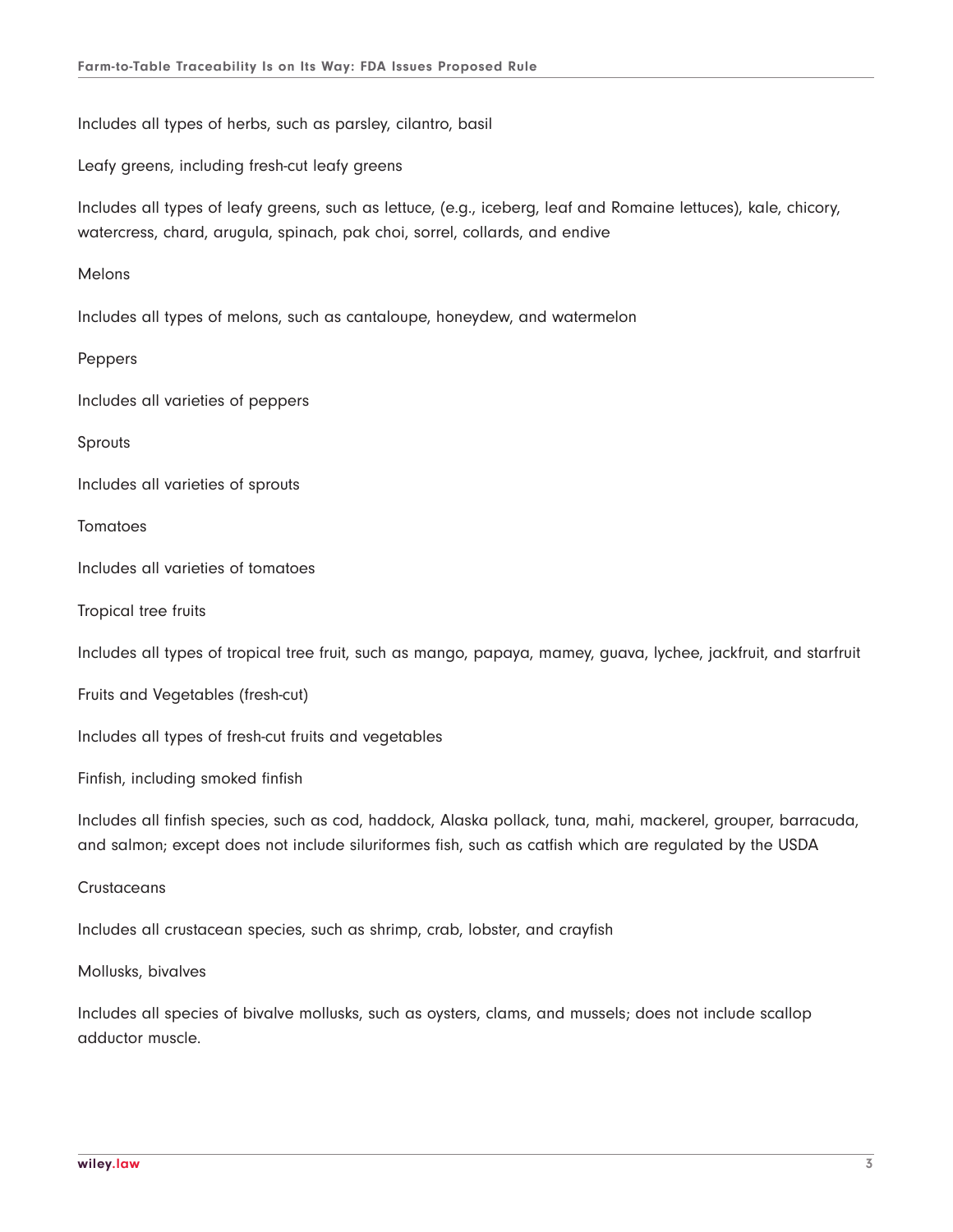#### Ready-to-eat deli salads

Includes all types of ready-to-eat deli salads, such as egg salad, potato salad, pasta salad, and seafood salad; does not include meat salads

#### **2. Important Points for Companies Subject to the Proposed Rule:**

- Establishment of traceability lot codes: Food facilities must establish traceability lot codes for foods subject to the FTL at the time the facility originates, transforms, or creates the food.
- Development of Traceability Program: Those food facilities subject to the traceability requirements must develop a traceability program for the foods they manufacture, process, pack, or hold. The type of records that must be established and maintained will depend on the activities undertaken by the food establishment, with each activity (growing, receiving, transforming, creating, and shipping) subject to unique requirements. However, all such entities must establish and maintain the following information:
	- 1. A description of the reference records maintained, where they are, and how the referenced records for different tracing events are linked
	- 2. A list of foods on the traceability list that the food establishment ships, including the traceability product identifier and traceability product description for each food
	- 3. A description of how traceability lot codes are established and assigned
	- 4. Any other information necessary to understand the data within any required record (e.g., coding systems, glossaries, abbreviations)
- Complete Supply Chain: In addition to establishing and maintaining the required records, receivers and shippers must assure that certain records are received and sent respectively in order to assure a complete supply chain.
- Record Maintenance and Availability: Records must be maintained for two (2) years unless specified elsewhere (for example, records that must be retained by retail food establishments and institutions operating farm to school programs are required to establish and retain records regarding the name and address of the farm that was the source of the food for 180 days). To the extent that existing records satisfy the records requirement, such as those maintained in the ordinary course of business, there is no need to duplicate such records. Such records must be made available within 24 hours after an FDA request.
- Failure to Comply: Failure to comply with these requirements, once finalized, is a prohibited act under Section 301(e) of the FFDCA unless committed by a farm. Such food can be refused admission when offered for import.

#### **3. Foods and Facilities Excluded or Partially Excluded:**

There are a number of important proposed exclusions or partial exclusions from the traceability requirements, many of which track similar exclusions set forth in other FSMA requirements.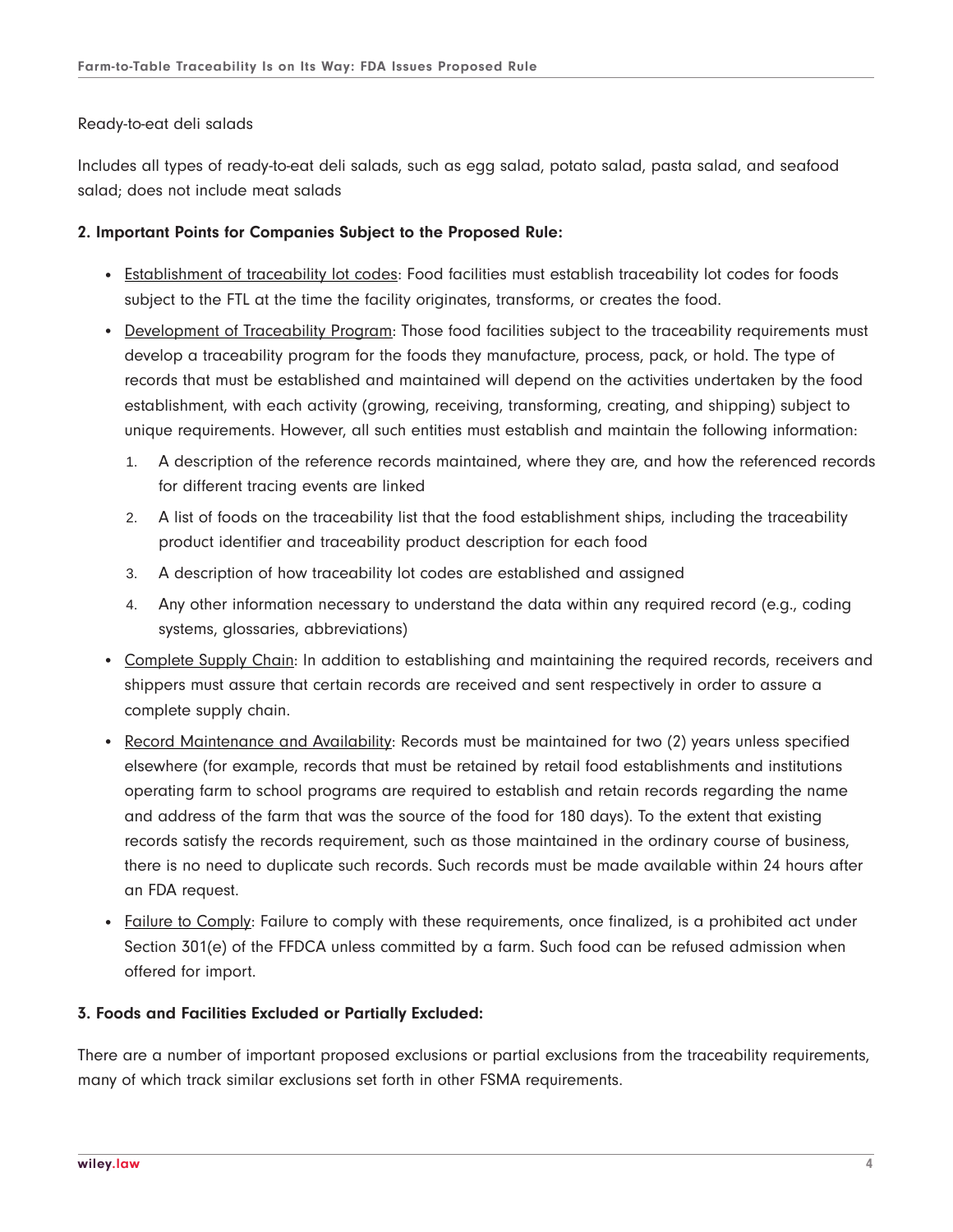- Foods excluded:
- 1. Processed food: food that receives commercial processing that reduces the presence of microorganisms of public health consequences as long as they meet the requirements for exclusion from the Produce Safety Rule under 21 C.F.R 112.2(b)
- 2. Shell eggs that receive "treatments" as that term is defined in the Egg Safety Rule to reduce the risk of Salmonella enteritidis, and that comply with 21 C.F.R. 118.1(a)(2)
- 3. Foods rarely consumed raw as set forth in 21 C.F.R. 112.2(a)(1)
- 4. Certain foods produced and packaged and properly labeled on a farm when the packaging remains intact and prevents contamination or alteration of the food until the food reaches the consumer
- 5. Foods sold directly to consumers from the farm on which it is grown
- Foods subject to partial exclusions:
- 1. Certain raw agriculture commingled after harvesting, but before processing
- 2. Food produced through the use of a fishing vessel
- **Establishments excluded:**
- 1. Farms that are not covered under the Produce Safety Rule
- 2. Egg producers with fewer than 3,000 laying hens
- 3. Originators (persons who grow, raise, or catch food, or harvest a non-produce commodity) with an annual monetary value of food sold in the last three years of now more than \$25,000 (to be adjusted for inflation)
- 4. Small retail food establishments with no more than 10 FTE employees (FDA is considering whether this will be a full exclusion or a partial exclusion.)
- 5. Transporters
- 6. Nonprofit food establishments
- 7. Persons producing food for personal consumption, or
- 8. Persons who are not food distributors that are holding food for particular consumers, but are not parties to the food transaction
- Establishments subject to partial exclusions:
- 1. Retail food establishments that receive food directly from the producing farm
- 2. Institutions operating farm to school or institution programs when the food is received directly from the producing farms
- 3. Food produced through the use of fishing vessels